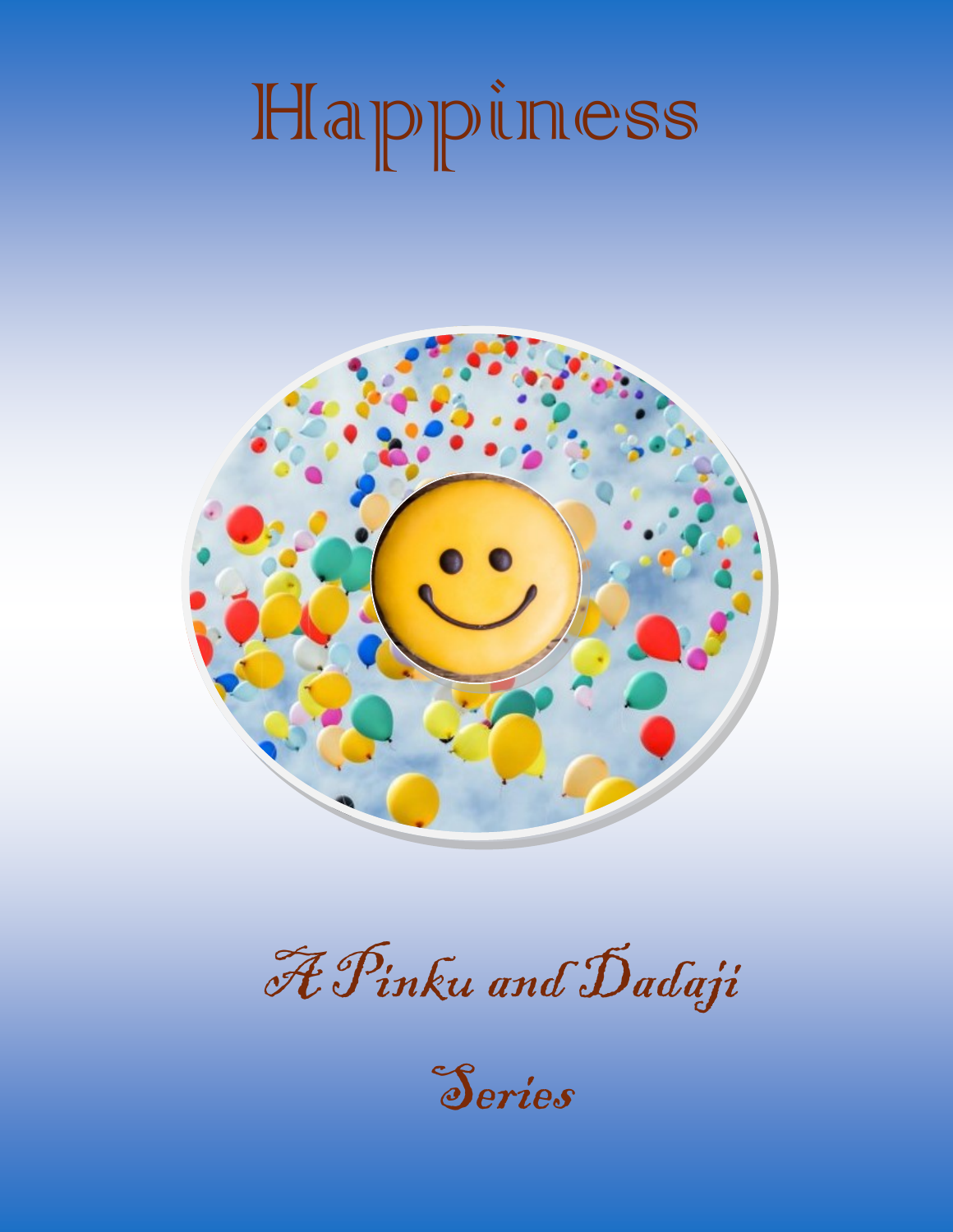### *Happiness Spreads Happiness*

#### Pinku: Hi Dadaji

Dadaji: Hi Pinku how are you doing today?

Pinku: I am fine. Dadaji every person in this world tries to ask himself every day Am I Happy? And the answer often he/she gets is "may be", "No", "Only for that moment". I asked myself does being happy mean to be contended? Please guide me Dadaji.

Dadaji: Hmm… Isn't contentment realignment of saying to self that this is enough for me? Will the present world we are living in where the world is driven by ambitions, expectations, hope of being the best will let us be content? Aren't we feeling jealous of others for having more than us? Isn't contentment a road block for my personal development and personal growth? Isn't contentment disturbing my focus? What am I chasing by being content? What am I achieving by being content? Isn't contentment a barricade for my emotions? Then how being contended is being happy? I think it's something else.

Pinku: Ah! You are right Dadaji I don't think its contentment. May be its pleasure?

Dadaji: But what is pleasure?

## The more you want to be happy the more you can be

May be fun, entertainment, amusement, recreation, leisure or may be relaxation.

But can I afford these things every day in my life? Aren't there movements when I am expected to be serious? Can I afford pleasure all the time? Well! No way can pleasure be happiness.

Pinku: Oh! Alas it's not pleasure… than is it delight?

Dadaji: Hmm! Let me ask you this question: Is the road to delight easy? Can you meet everyone's expectation? Can you meet every ones demands? Can you make everyone rich? At least, can you make any one ever smile without his/her consent? Can you be perfectly what you dreamt to be?

Pinku: Ah! I don't think it's even delight… then is it being glad?

Dadaji: Well! Isn't being glad circumstantial?



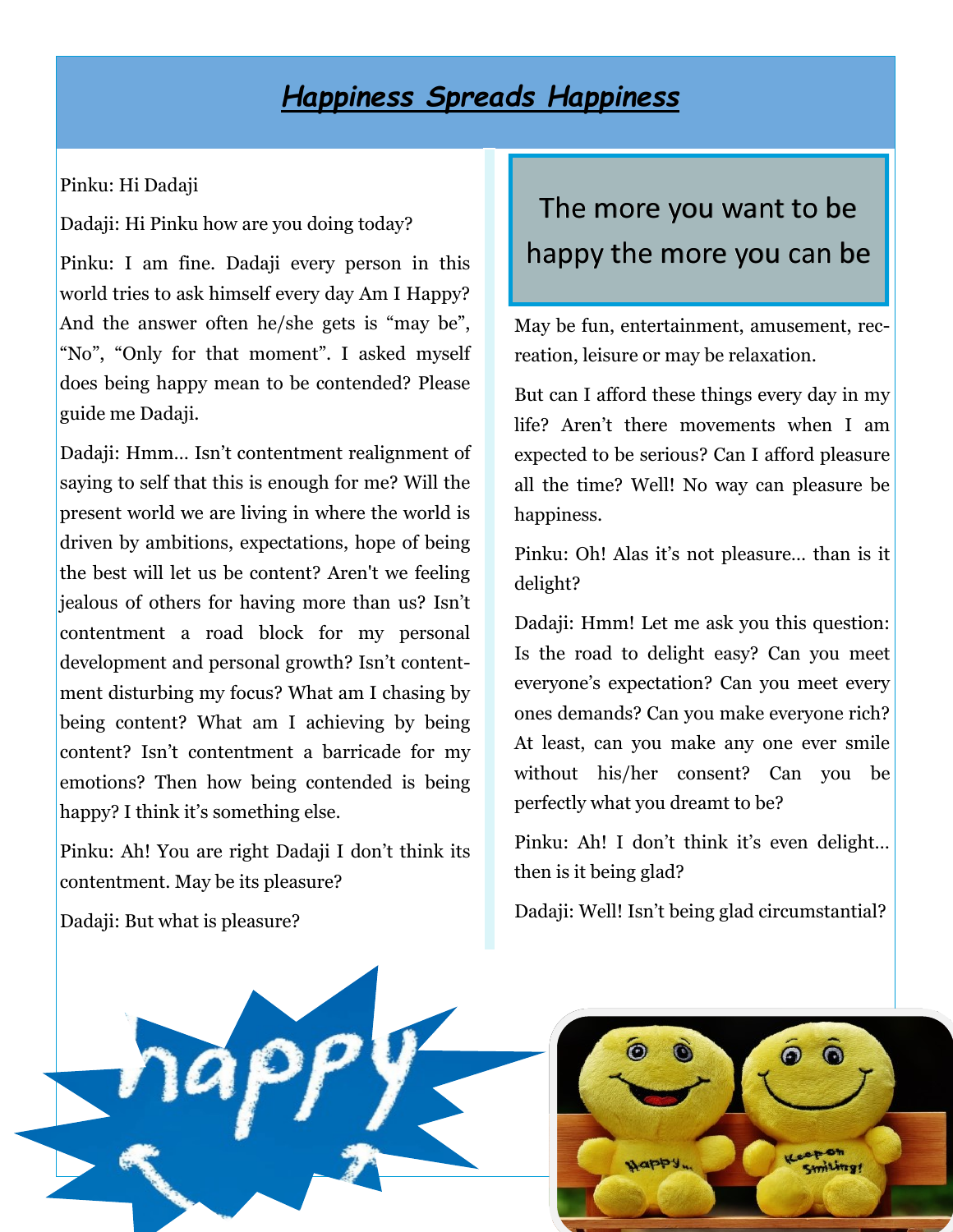### *Your anger kills your Happiness*

Isn't it you are glad only after someone has done some good to you? Being glad; is it not all about caring people around you? If so how many in today's world are really caring from bottom of their heart. You are glad that amidst all the ramblings in life you have managed to win or come in terms with almost all of your tough confrontations. Doesn't that mean that you are only managing and not happy?

Pinku: Uh! Yes Dadaji I don't think even its being glad. Then is it being confident all the time?

Dadaji: Being confident only helps you face your fear and gain strength. Does that mean being confident is being happy? Confidence is convincing yourself that you can do better. Does that mean that it is the way to happiness? Confidence will bring in experience about things that you should not do and never leads to happiness.

Pinku: I understood Dadaji Eh! It's also not confidence. Than what is happiness?

Dadaji: As we go on the list goes on and you will never be able to get to a permanent solution for happiness. Let's see some of the famous quotes

## Atmachintana is happiness not Atmavanchana

by famous people on happiness. Gautama Buddha said happiness is the ultimate "freedom" from suffering. Swami Vivekananda told "Man thinks foolishly that he can make himself happy, and after years of struggle finds out at last that true happiness consists in killing selfishness and that no one can make him happy except himself".

Pinku: Well! How much these definitions are true Dadaji?

Dadaji: Pinku their definitions are based on their hard learnt life experiences. Hence Gautama Buddha and Swami Vivekananda are both right in their own perspective. Some Mahatmas (intellects) have said that those who search for happiness are fools as there is no existence of it. Some Mahatmas say ultimate happiness is of atman (soul) and not of body which they call "Ananda".



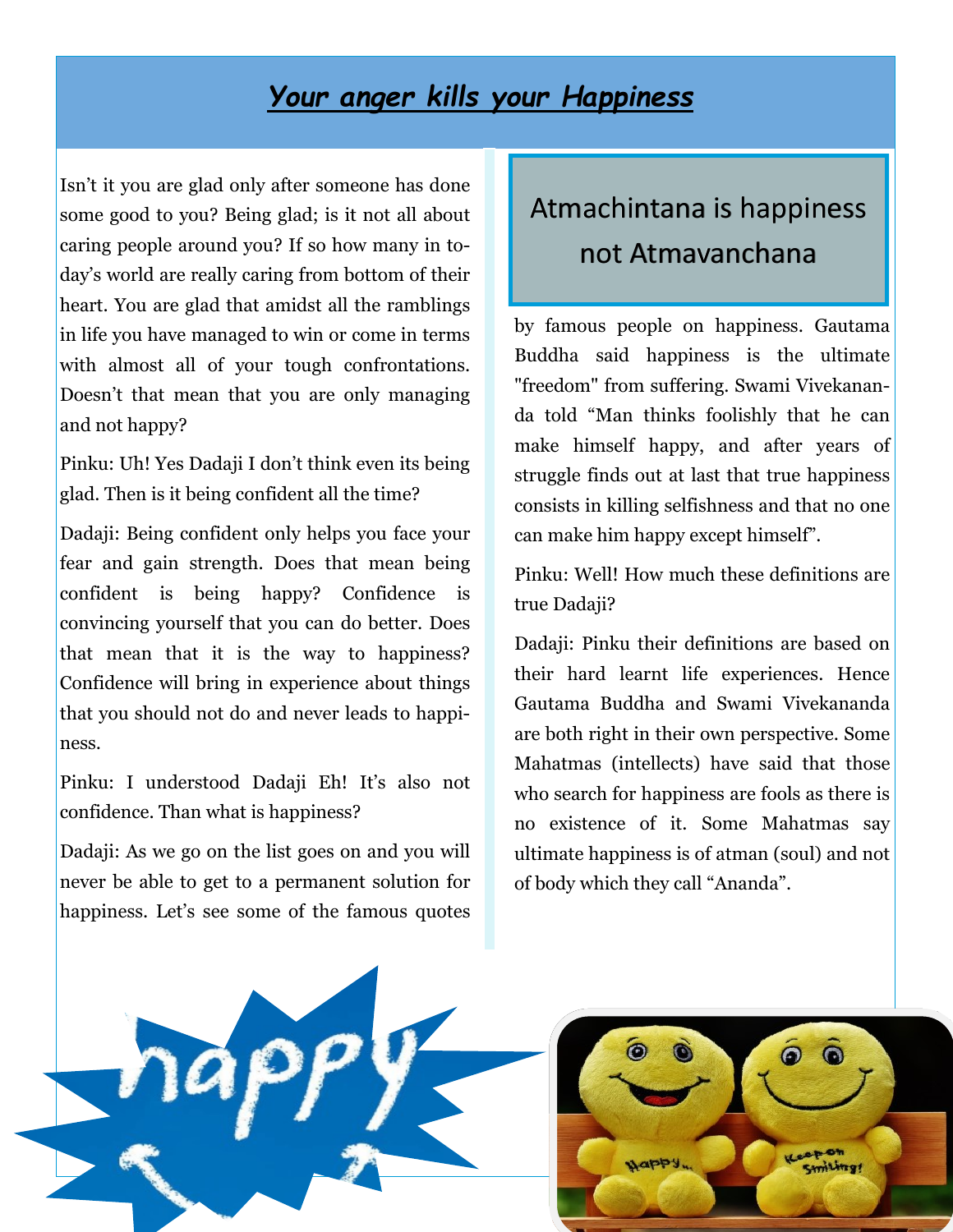#### *Happiness leaves no scars*

Some Mahatmas say happiness and sorrow are chains which follow each other and both cannot exist together in one self; you have to experience both hand in hand to live a better life. I personally like what Gandhi ji had said "Happiness is when what you think, what you say, and what you do are in harmony".

Pinku: How is happiness related what we do?

Dadaji: Good Question Pinku. Everything in this world relates to what you do. Accomplishment is the main trigger of happiness. Whatever you do if you feel that you have accomplished the given job, you are happy. Accomplishment gives you positive emotions and gets you rid of negative emotions leading to happiness.

Pinku: But isn't accomplishment is only related to what you have accomplished for that time and not permanent; isn't it Dadaji?

Dadaji: Absolutely correct Pinku. But! Every time you accomplish, you become happy.

Pinku: Then! Dadaji I have seen people who accomplish their jobs but still are sad why?

Dadaji: Well! You accomplished something and you are sad means that you have not

#### Happiness is absence

#### of Sadness

accomplished that job in given time or maybe you have eaten away loads of others precious time which lead to discomfort or dissatisfaction to others, or may be, your accomplishment was seen as a natural part of your job and you have not been appreciated for the efforts that you have put in, or may be, in the way of accomplishment, you had colluded with several people and you have lost them due to your rude behavior. There can be many reasons for this emotion Pinku.

Pinku: Most of the parents who come to parks with their kids are seen happy seeing their own and other kids playing. Why Dadaii?

Dadaji: The flow of others emotions affects your emotions too Pinku. In the park everywhere you see happiness; there are no worldly sorrows around you.



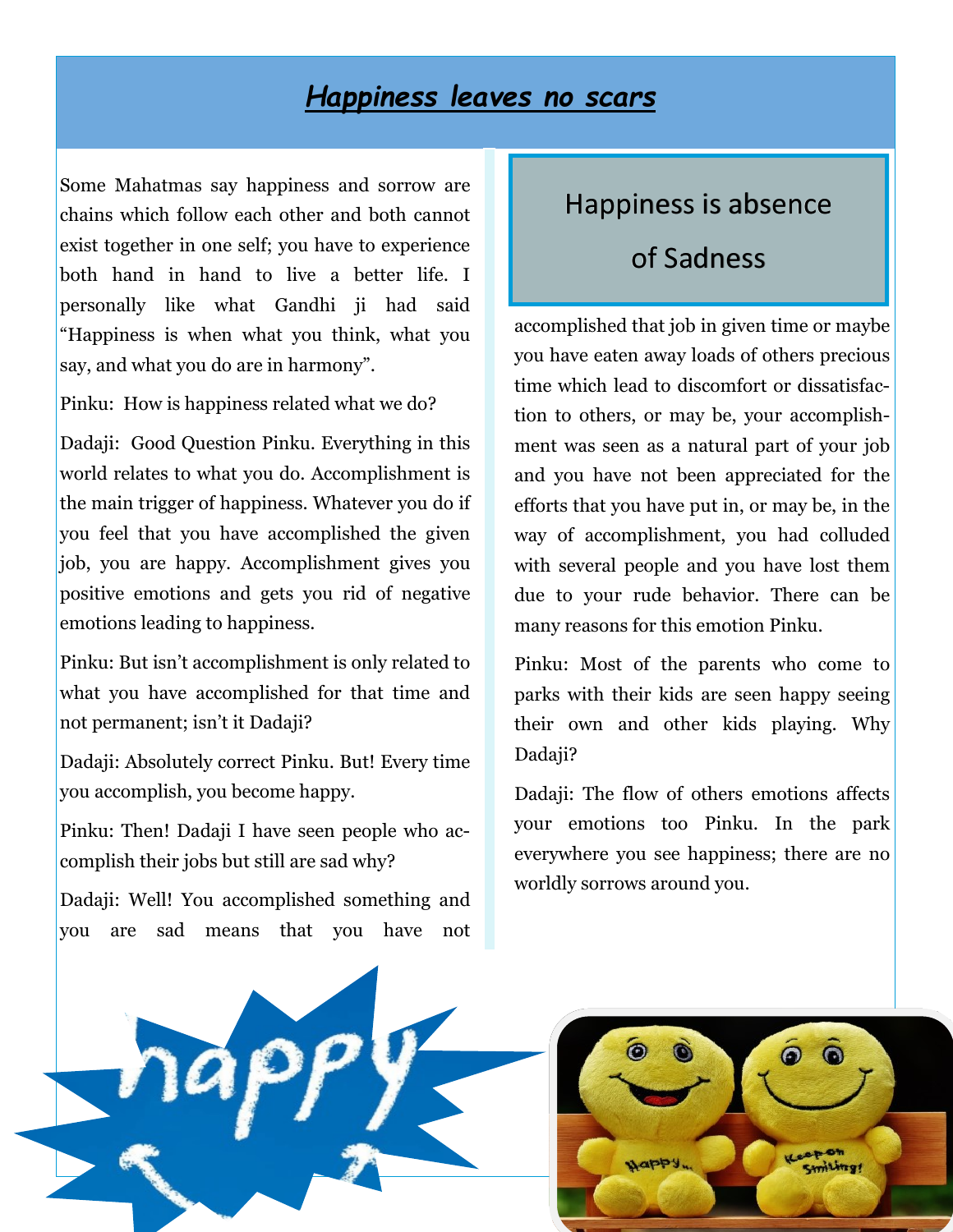#### *Happiness cannot be searched*

All kids are playing, shouting, greeting each other, and enjoying themselves. The flow of positive emotions around you will activate positive emotions in you. Hence, you are happy.

Pinku: Does that mean that your happiness depends on happiness of people around you Dadaji?

Dadaji: Yes Pinku. That's a universal truth. You must have seen in temples, Gurudwara's, churches and mosques, people arranging food free of cost. Just observe the emotions of those who have arranged for the food when they watch poor people who come out with satisfied appetite. The positive emotions of having done some good to others also bring in happiness.

Pinku: In all this examples, you have only one message to give Dadaji that you care for others and your happiness is taken care by itself. Correct Dadaji?

Dadaji: Without any question Pinku.

Pinku: But! Dadaji I have seen some people who are happy by themselves and do not care too much of others.

Dadaji: Good observation Pinku. May be they are having their emotions in control or may be from

#### Happiness is

#### within you

inside they are sad however, outside they enact to be happy. But let me tell you one thing happiness cannot get generated just like that; it is always backed by a reason Pinku. The reason can be anything as long as it brings out the positive emotions in you.

Pinku: Ah! In one of the newspaper I had read about sadistic happiness and what is that Dadaii?

Dadaji: It is very unfortunate that some people for satisfying their sadistic pleasures become happy when others around them are crying. It is also a kind of happiness however; this happiness is a result of negative outcome/emotion. I would rather define this kind of happiness as "Sadisitic Happiness". Be away from such people and be careful too Pinku.

Pinku: The challenge is how do I identify such people?



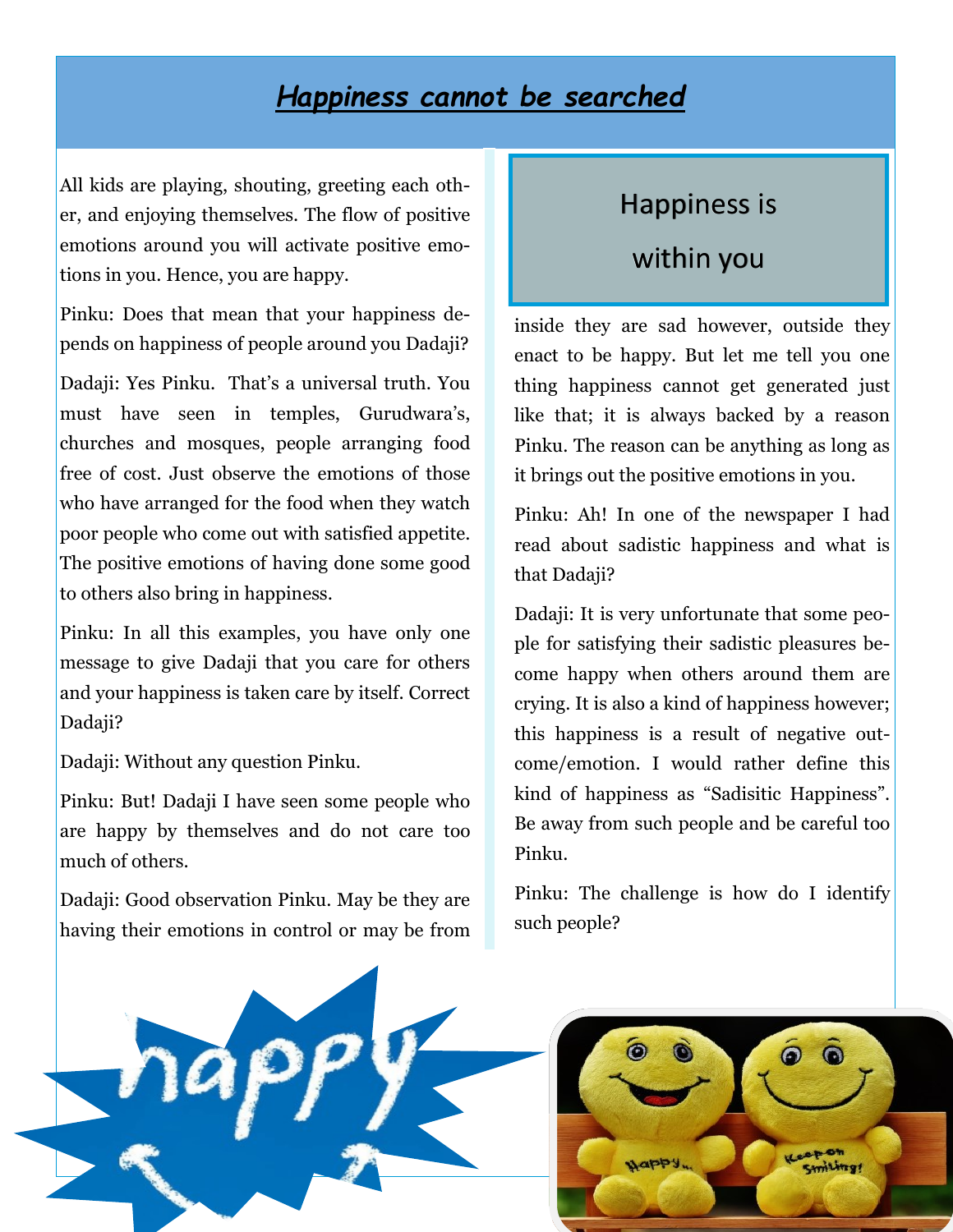### *Happiness comes from your good actions*

Dadaji: Simple observation, instinct and common sense expose to you such kind of people Pinku.

Pinku: Makes sense Dadaji. Is there a technique to measure happiness?

Dadaji: Well! Yes there are techniques available to measure happiness. Happiness can be measured by these factors such as positive emotions, the absence of negative emotions, and life satisfaction. It is a uniquely subjective experience, which means that nobody is better at reporting on someone's happiness than the individuals themselves. For this reason scales, self-report measures and questionnaires are the most common formats for measuring happiness. The most recognized examples are the following:

1) The PANAS (Positive Affect and Negative Affect Schedule),

2) The SWLS (Satisfaction with Life Scale) and

3) The SHS (Subjective Happiness Scale)

Pinku: Oh! I never knew that there were even measures for happiness available. That brings another question in me; can we train our brains

# Happiness is not any art or science it is positive emotions

#### to be happy?

Dadaji: Yes there are brain managing coaching and tools available in market. These tools are similar to hypnotism where you are being continuously told by someone that you are happy, you are happy, you are happy… and suddenly you see yourself in happy situation. But, the problem is these tools are temporary in nature, once you get back to the world, these trainings fade away and the reality bites you again.

Pinku: Oh common Dadaji don't tell me that these tools are totally in-effective.

Dadaji: I never said that Pinku. I am only telling you that the best training is selfmental training whose trainer is you yourself. Do you know Pinku; you are the best trainer to yourself as nobody else in the world knows you better than you yourself. These tools will only help you to know yourself better.



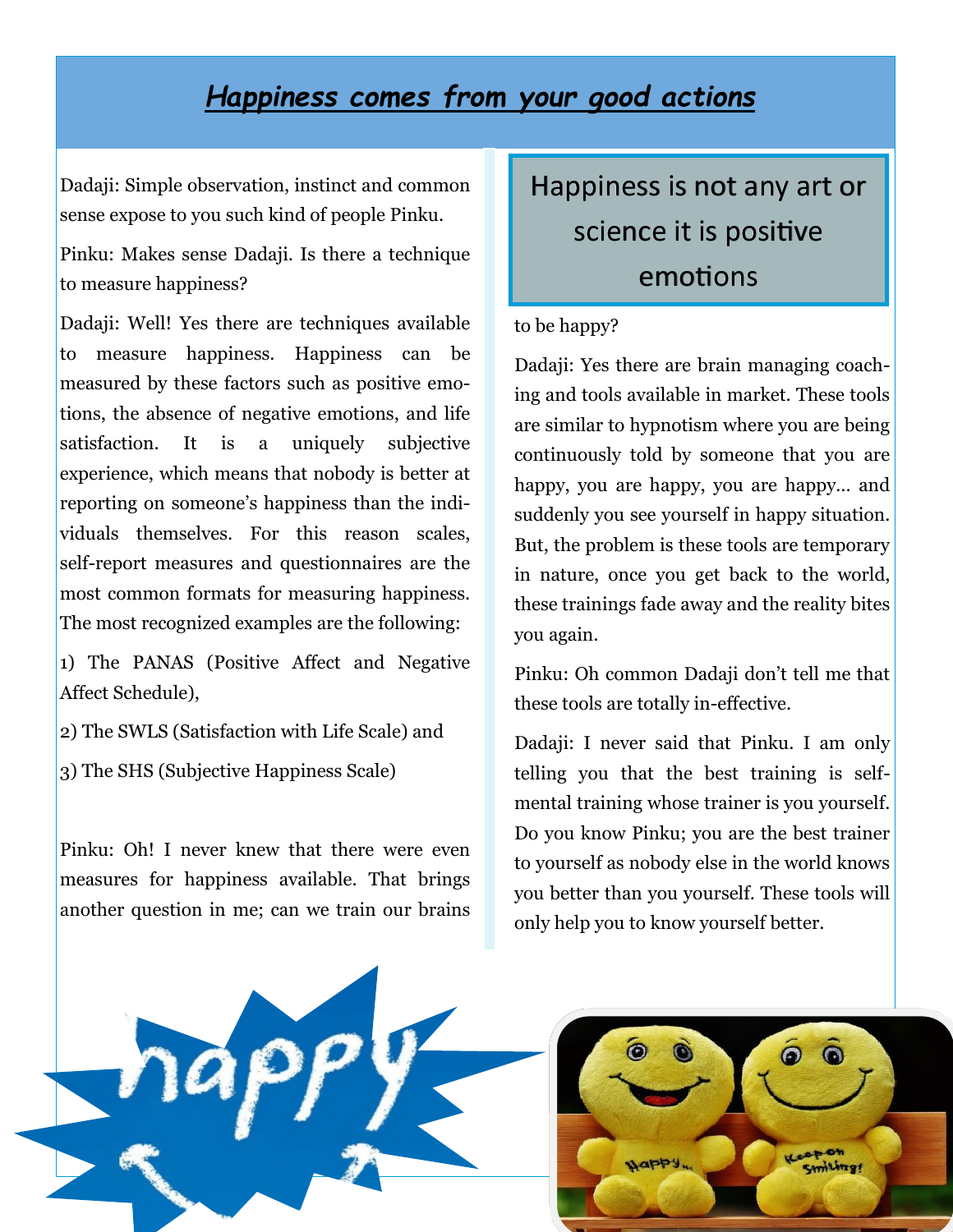#### *Happiness can cure any disease*

Pinku: Gotcha Dadaji. You mean to say if you want to be happy nobody else can destroy your happiness then you yourself.

Dadaji: Exactly Pinku. Happiness is a choice that you make for yourself and no one in this world can take that back from you.

Pinku: How is the brain related to happiness Dadaj?

Dadaji: It's not so simple Pinku. Let me try and explain in details to you:

There are four major chemicals in the brain that influence our happiness commonly called as DOSE:

- $\Rightarrow$  Dopamine
- $\Rightarrow$  Oxytocin
- $\Rightarrow$  Serotonin
- $\Rightarrow$  Endorphins.

Each plays a different role in happiness.

Pinku: Dopamine I heard this name Dadaji. Isn't it a drug?

Dadaji: Yes Pinku Dopamine is a generic drug prescribed to correct hemodynamic status in

# Happiness is not permanent you need to find it every time

patients with shock syndrome due to some trauma such as accidents/heart breaks/ someone lovable is no more so on and so forth. In the brain, dopamine is a neurotransmitter, one of those chemicals that are responsible for transmitting signals in between the nerve cells (neurons) of the brain. Very few neurons actually make dopamine. Dopamine is actually involved more with anticipation than the actual "happiness" feeling.

Pinku: Oh! So in anticipation of happiness, dopamine gets released correct Dadaji.

Dadaji: You may say so. Now let's see other three:

 Oxytocin; Oxytocin is the neurochemical that has allowed us to become social creatures. It makes us feel empathy which helps us feel close and bonded to others when it's released.



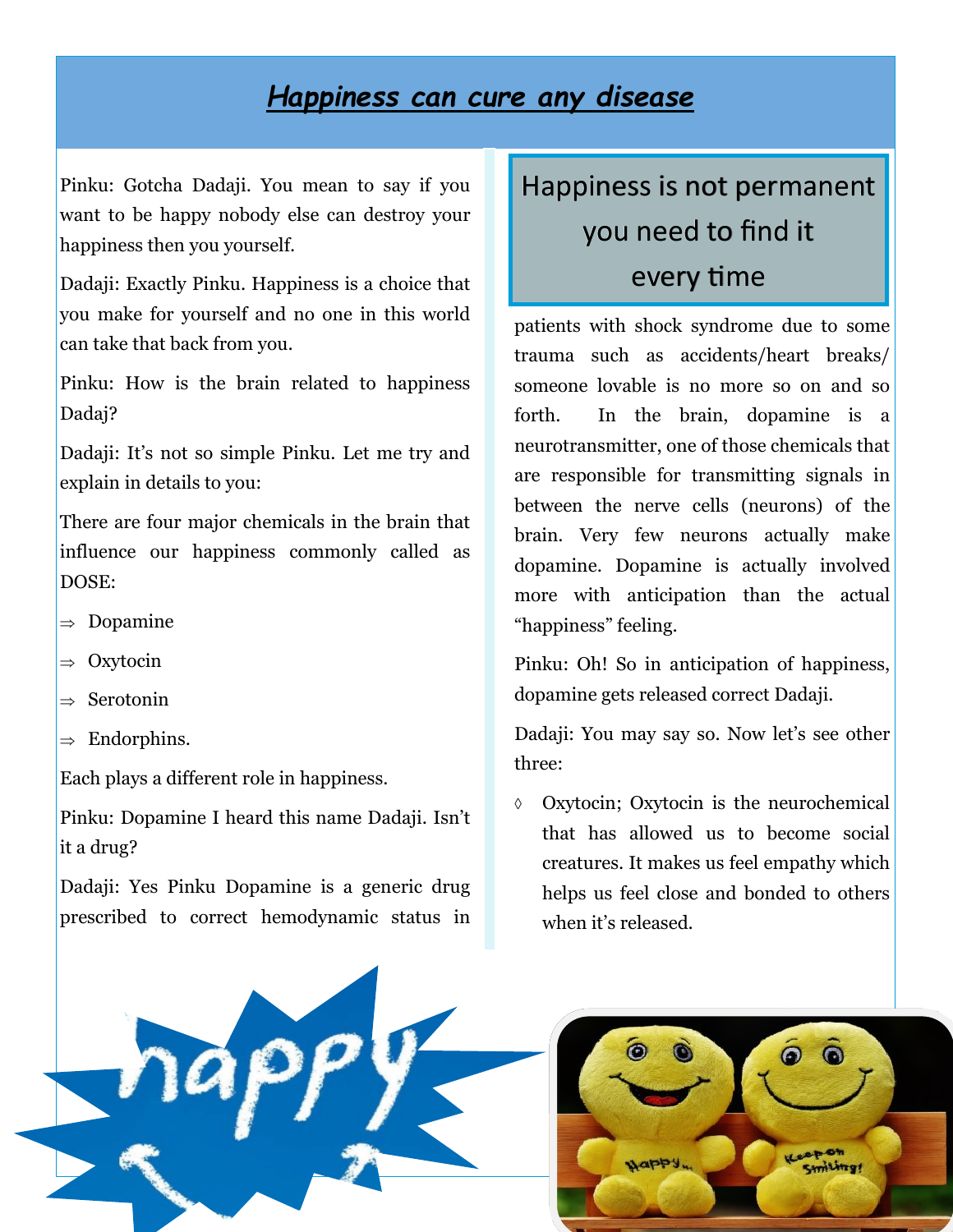#### *Happiness is the next to struggle*

- If you're in a good mood, you've got serotonin to thank. And if you're in a bad mood, you've got serotonin to blame. It's a regulator. Interestingly, 80 percent of serotonin exists in the gut, and is governed by your state of hunger (yes, this is why you're hangry).
- Endorphins are responsible for masking pain or discomfort, which explains their association with the "fight or flight" response. When it comes to designing happiness, endorphins block the transmission of pain signals and also produce a euphoric feeling. You can say Endorphins are your body's natural painkillers.

Pinku: Woooh! I never knew the scientific facts behind happiness. Great teaching Dadaji…

Dadaji: My pleasure Pinku. Do you know exercise boosts your happiness?

Pinku: What? I do exercise to be fit Dadaji and that's it.

Dadaji: Yes of course! you know exercise is good for you. It keeps your weight in check, makes you stronger, and keeps you active. But you cannot deny that exercise can also make you a happier person and it's true.

#### Happiness is a mindset

When you work out and stay active on a regular basis, it's not just a coincidence that you feel less stressed out, less anxious, and generally happier.

Here are the reasons why exercise makes you happy:

- $\Rightarrow$  It releases happy chemicals into your brain: As you know by now dopamine the chemical that plays a role in happiness is released during exercise.
- $\Rightarrow$  It makes you less stressed out: Not only will working out ease stress in the short term by helping you sweat out the day's worries; regular exercise will help you become less stressed out in the long term as well. That's because when you exercise, you're actually subjecting yourself to a low-level form of stress by raising your heart rate and triggering a burst of hormonal changes.



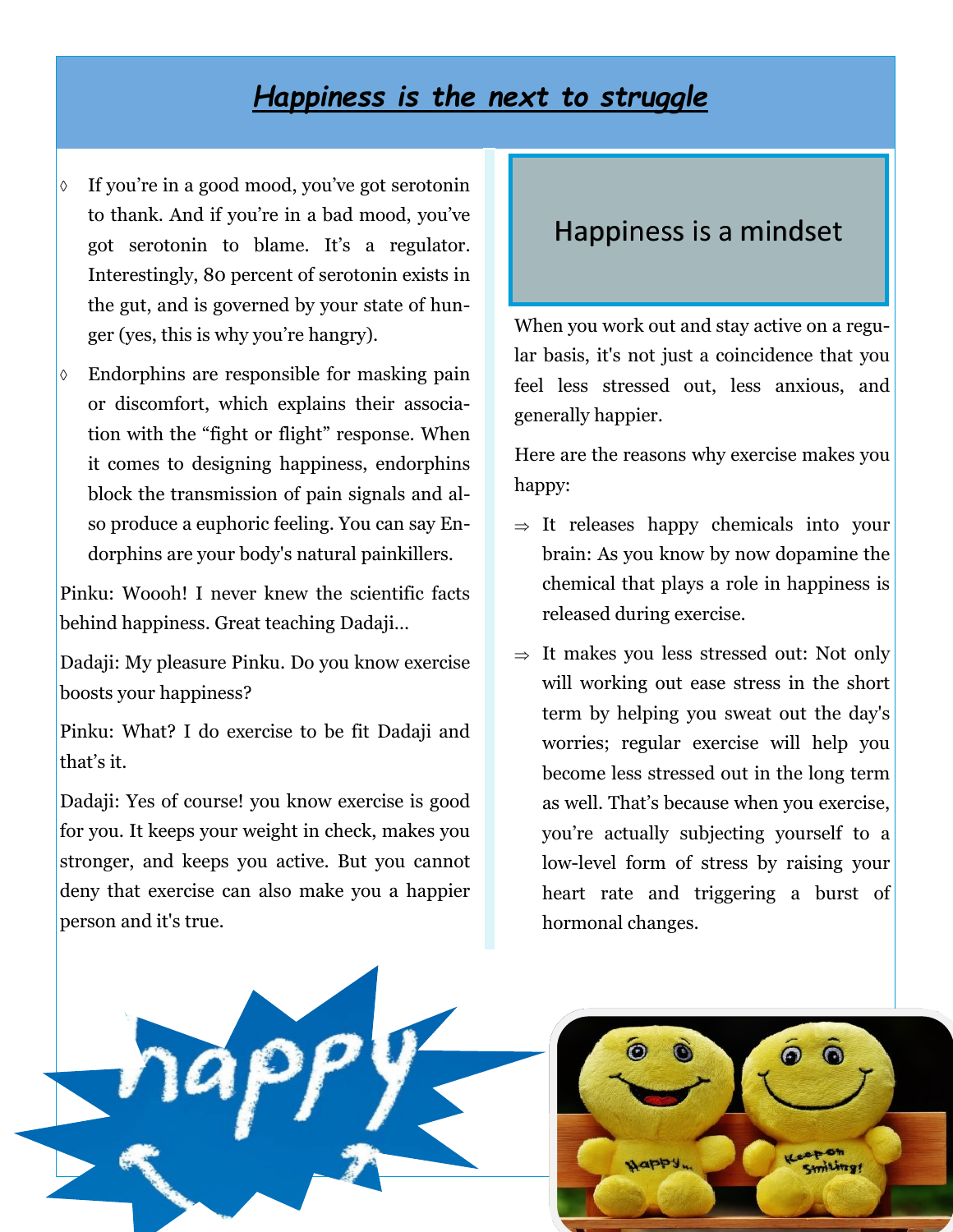#### *You cannot be happy alone*

- $\Rightarrow$  When you subject yourself to the stress of exercise enough, your body will eventually get better at handling the rest of life's stressors. And Pinku less stress equals a happier, healthier life.
- $\Rightarrow$  It energizes you: You'll feel more energized throughout the rest of the day when you exercise. And more energy equals greater happiness.
- $\Rightarrow$  It boosts your confidence: When you don't feel good about your body or how you look, it's all too easy to have low self-esteem. And that can have a negative effect on all areas of your life including your relationships, your goals and aspirations. But when you start to exercise and see your body transform, that can quickly change. Because exercise will not only make you like how you look, it will also make you feel stronger, more independent, and more confident. There's nothing like a boost in confidence to increase overall happiness.
- $\Rightarrow$  It eases anxiety: If you suffer from anxiety, exercise may be a simple cure. Because recent studies on the effects of exercise show that in people suffering from anxiety, the immediate

#### Happiness is a mindset

mood boost from exercise is followed by longer-term relief, similar to that offered by meditation and talk therapy. So next time you're feeling anxious, try a hard workout you'll feel happier.

 $\Rightarrow$  It fights insomnia: Staying active and exercising on a regular basis has been shown to improve sleeping problems of insomniacs and people with sleeping disorders.

So Pinku exercise regularly and be happy.

Pinku: Sure Dadaji.

Dadaji: Good… Do you know Pinku what is a blind spot?

Pinku: Well I have heard of it but I do not know correctly Dadaji.

Dadaji: A blind spot is that area where a person's view is obstructed.



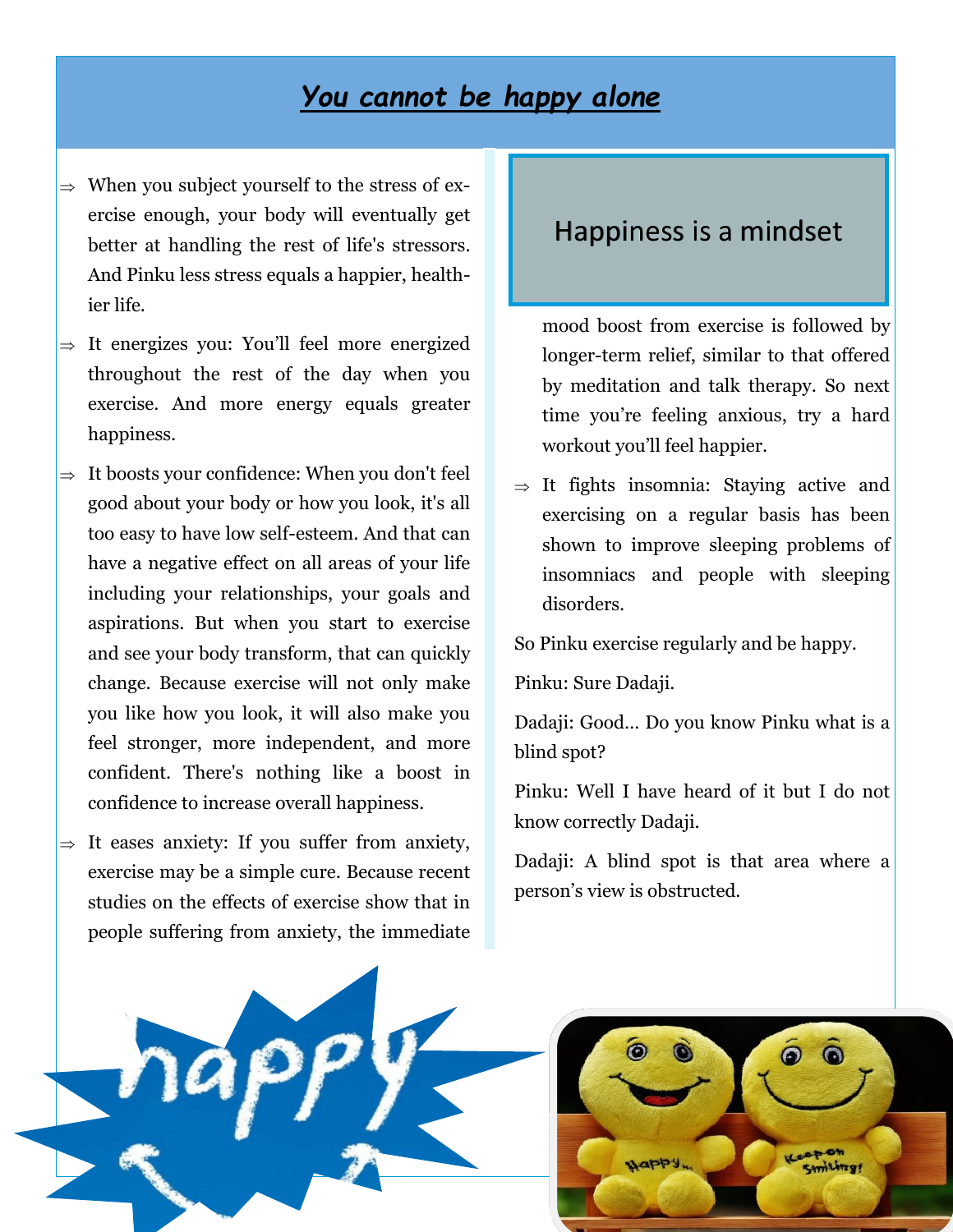### *Happiness gives good health*

Why I am teaching you this is because there are also blind spots in life beyond which we are happy souls. Let's see some of the blind spots.

- Filtering: Without knowing we do judgmental filtering. We tag some people as good and others bad without knowing them fully.
- Assumptions: Lot of time, we live in assumptions without properly understanding the intentions. These killer assumptions are great hindrances to once happiness.
- Memories: Sometimes even memories can make you belief something which is not actually true coming in between you and the new dawn or simply your happiness.
- Labels: We do fix labels on people some of the examples of labeling can be that person is a miser he will never spend money, this person is a sadist and the only thing he know is how to harass me so on and so forth. These labels are major hindrances for our happiness.

Pinku: I understood blind spot Dadaji. Now tell me how is health related to my happiness?

Dadaji: Pinku how do you feel if you are having fever or cold, you get a feeling that you should

## Happiness is telling yourself it's easy

shout on someone or you will be in a mood of irritation throughout the day correct.

Pinku: True Dadaji

Dadaji: Happiness and good health go hand-in-hand. You can be happy only if you are healthy. You can do things better only if your healthy. Hence our ancestors always quoted: Health is wealth.

Pinku: How is happiness is related to set backs?

Dadaji: Perhaps we've tried to get happier but always seem to get leveled by setbacks. Isn't it Pinku? A feeling enters "Why Keep Trying?" Hence, setbacks can be one of the types of hindrance to our positive attitude or happiness. You should see setbacks as more of learning's and move forward in life instead of doing too much of research on why the setbacks actually occurred.



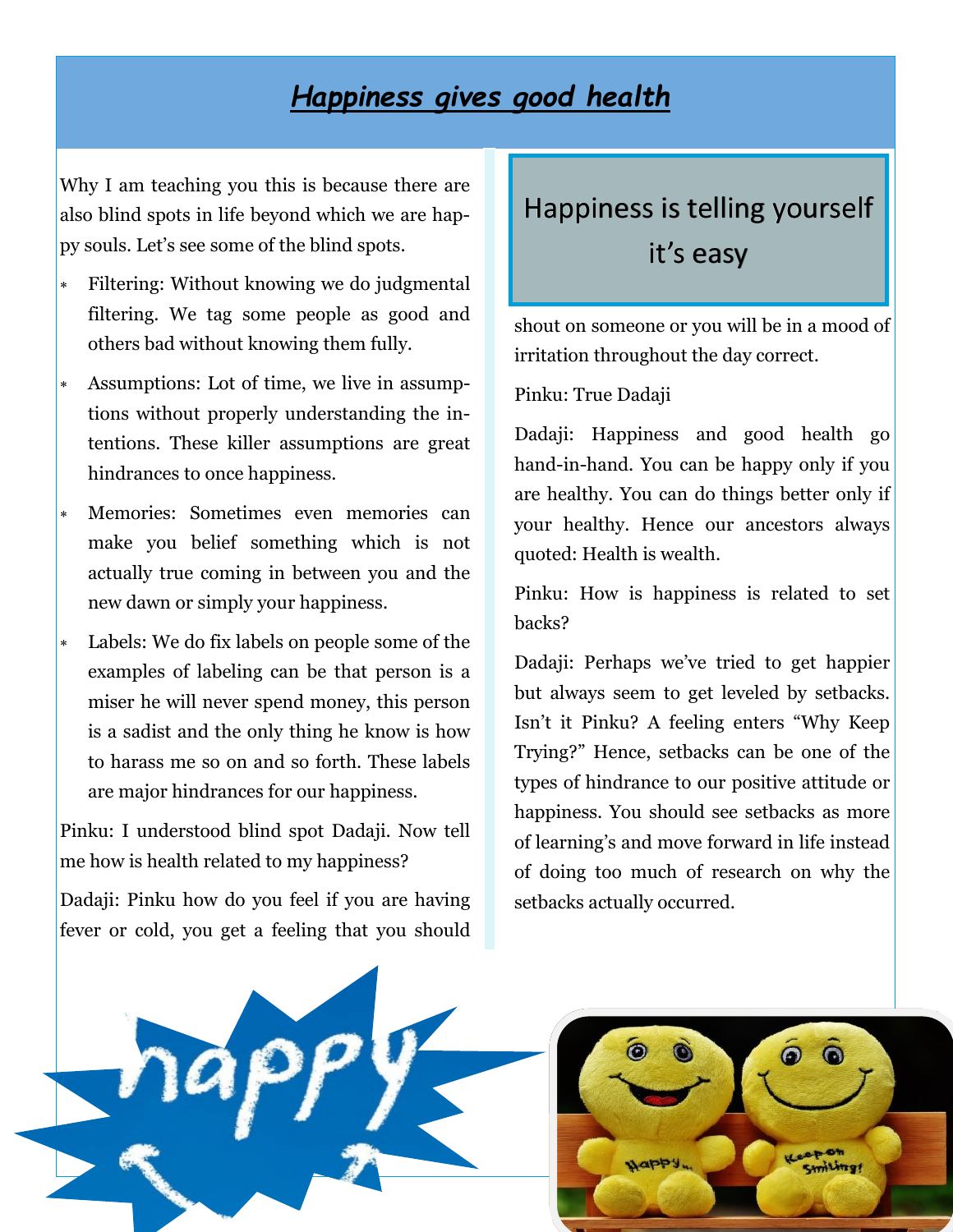## *self centric can never be happy*

Pinku: So true Dadaji.

Dadaji: You see Pinku setbacks are sometimes due to personality issues too.

Pinku: Personality now what's that?

Dadaji: You can define personality as character or may be near definition is nature of a person. You will come across some people who are illogical, unreasonable, and self-centered. You will lose your happiness dealing with them as they do not want to understand or even listen to your reasoning which may be the best on that situation.

Pinku: What! Why such people even exist?

Dadaji: I would rather blame the environment or their up-bringing. Some people are so adamant that they have a feeling that "I am always correct". You may though call it arrogance or overconfidence but such people do exist.

Pinku: Rugged people correct Dadaji? How to deal with them to be happy?

Dadaji: You may say so. However, you can definitely deal with them. You should be very observant on certain traits of such people like,

#### Happiness does not

#### understand rich and poor

- What is their motivation?
- How should you explain them so that your job is done at the same time they are also satisfied?

Pinku be careful that you do not try to put your own flavor while working with them, they might not like it. Ask as many questions to them as you can to ensure:

- 1. To exactly understand what they want?
- 2. It satisfies their ego that you are continuously seeking guidance.

Pinku: The above seems more strategically correct dealing with self-centered people. But, do you know Dadaji how to deal with illogical and unreasonable people?

Dadaji: Well! There is only one way to explain them i.e. talking to them on consequences if certain things are not done at all or not done properly.



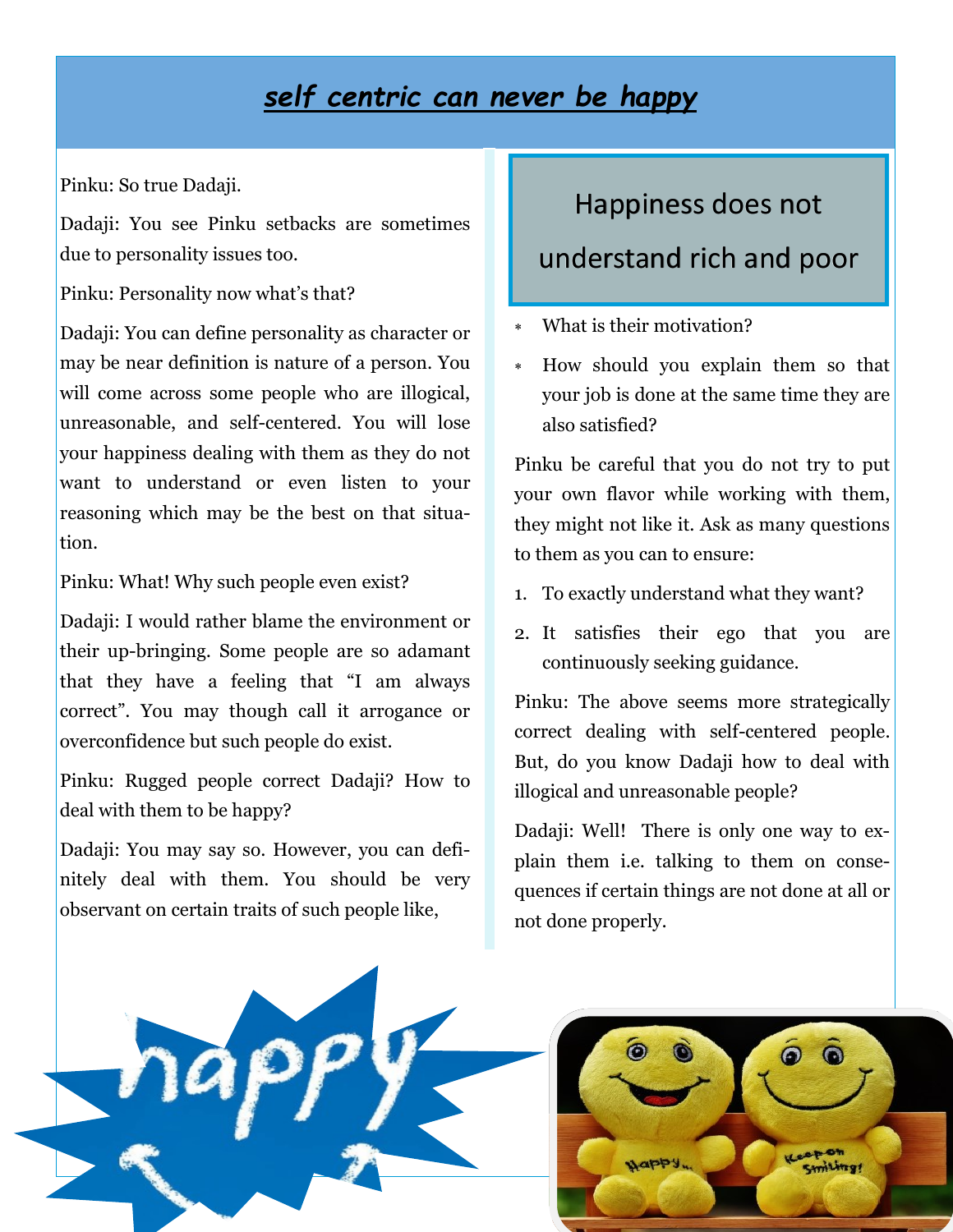### *Reward brings in happiness*

Pinku: Well said Dadaji. Is there any Mantra (chant/hymn) for happiness Dadaji?

Dadaji: Well yes and here it goes:

"For every minute you are sad you lose sixty seconds of happiness."

Pinku: Oh! You're Smart Dadaji. But, true, if we are not sad naturally, we are the other way round i.e. happy…Hmm… the other day I heard about world happiness index what is that Dadaji?

Dadaji: Yes Pinku, the UN General Assembly adopted resolution 65/309 Happiness: Towards a Holistic Definition of Development inviting member countries to measure the happiness of their people and to use the data to help guide public policy called "Happiness Index". In the reports, experts in fields including economics, psychology, survey analysis, and national statistics, describe how measurements of well-being can be used effectively to assess the progress of nations, and other topics. And, you will be surprised to know that our neighboring country Bhutan has adopted gross national happiness instead of gross domestic product as their main development indicator.

Pinku: Oh! That's great Dadaji. I have a doubt

## Happiness comes through accomplishments which are rewarded suitably

Dadaji does anybody count happiness?

Dadaji: Hmm. Not sure but there is a concept related to your question called happy Jar.

Pinku: Hmm… interesting… go on Dadaji.

Dadaji: Well! The idea is you note down your happy moments in a day in a piece of paper and fill in your happy jar. Happy jar is meant to be used daily but life can get busy and events intervene, so if even if you missed don't be worried; just pick it up from where you left off. And you collect nice memories of yourself every day. It is suggested to read each of the pieces of paper that you put in the jar at the end of the week and empty the jar. Some people even fill in multiple jars and read as and when they wish to read. It rejuvenates your life. It's a simple way of reminding yourself the good that came out in your life on that day, even if the day was a challenge then.



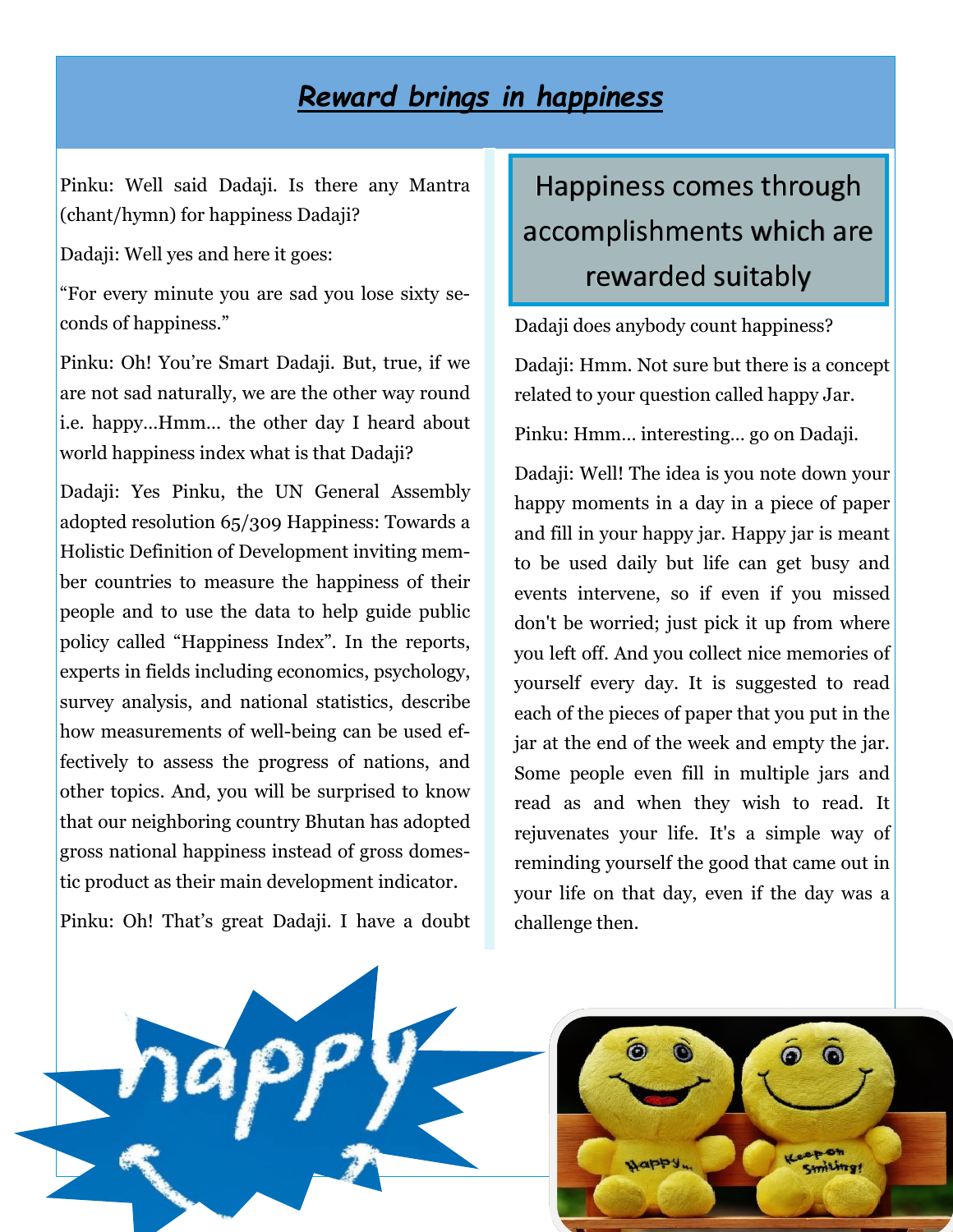## *Happiness kills negativity*

Do not forget to put date on the pieces of paper Pinku.

Pinku: Ah! Nice concept Dadaji. I heard there are workshops and clubs for happiness is that true Dadaji?

Dadaji: Yes Pinku. Before I talk about what you asked, you should know some background of it. We are all hardwired with negative biases, something designed by evolution to keep us safe and alive by readily picking up on potential threats and embedding learning from bad experiences. For many of us this tendency can end up feeling more like a permanent state, leaving us suffering from things like over-reactivity, excessive worrying, perpetual pessimism, and interpersonal conflicts. The good news is the brain is an organ that learns and changes dependent on our experiences. In essence, whatever we repeatedly sense and feel is sculpting our neural structure and pathways, and if we can learn to focus on positive experiences, we can overcome this tilt in our brains towards negativity. Taking this as inspiration many NGO's and organizations have come up with workshops and even established workshops for happiness.

## Happiness helps in thinking broadly and creatively

Pinku: Dadaji the old saying say's "money can't buy happiness" and modern teaching say's more money equals more freedom equals more happiness. Which is true? Which one should I believe?

Dadaji: Well Pinku one thing is sure money may not buy happiness however, it's also true that money may or may not bring happiness in life, but the lack of money can certainly bring unhappiness and misery. While happiness and income are correlated over short-term periods, the relationship disappears over the long run. Indian thinking in terms of correlation between money and happiness is "When we are able to meet our daily expenses manage entertainment and still we are able to save some money at the end of month, we are happy souls".

Pinku: All your experiences are spilling out. So great to hear!



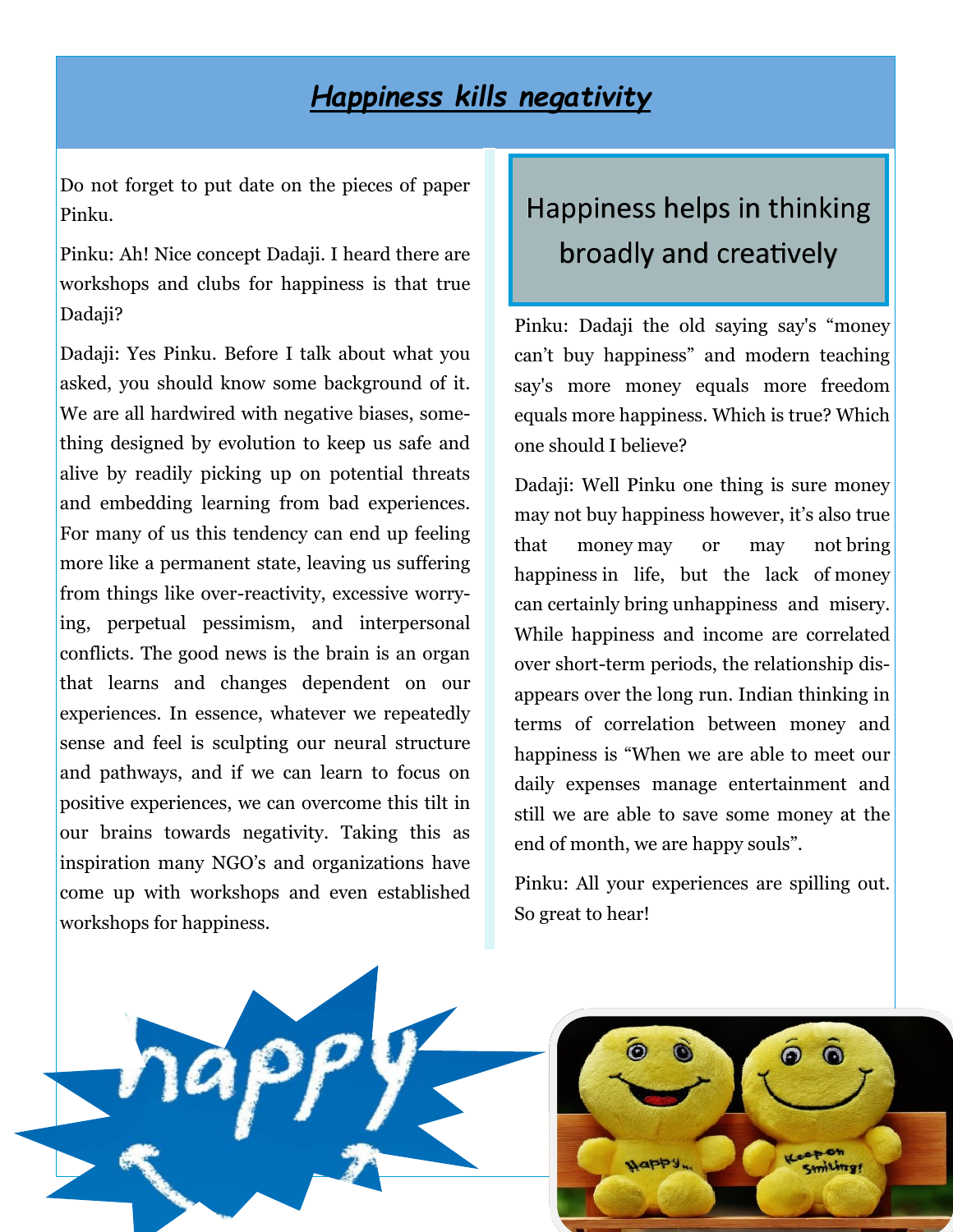#### *Accomplishments brings Happiness*

You did mention that the relationship between money and happiness disappears over long term and why is that Dadaji?

Dadaji: It's very simple Pinku… You slowly get accustomed to the new more money and your expenses get adjusted to the new more money accordingly. As expenses move up further, you once again strive for more money and the loop continues.

Pinku: Hmm… got it Dadaji. What is the relation between patting the back and happiness?

Dadaji: Too often you fear being proud of yourselves for the concern that others will see you as arrogant or boastful. But there is nothing wrong with giving yourselves a pat on the back or hearty congratulations when you have accomplished something big or small. After all it's you who has achieved that accomplishment and you deserve self-accolades.

Pinku: That's a good way to be happy correct Dadaji?

Dadaji: Yes Pinku. Do you know who the main enemy for your own happiness is?

Pinku: Well! It's those people who want to see

#### Happiness is the key

#### to well being

you down or those who want you to see cry and take pleasure in it. My enemy of my happiness is others who envy me.

Dadaji: Hmm… Tell me Pinku who tells you that the other person wants to see you down? Who tells you that other person takes pleasure in your being sad?

Pinku: Well it's my own my mind.

Dadaji: Now let me tell you where the problem is… You think hindrance to happiness lie with others; actually it lies within you, the way you think. Unhappiness is created when the mind:

- Over thinks everything
- Unnecessarily holds to past
- Creates anxiety about the future
- Attaches to various unnecessary fears



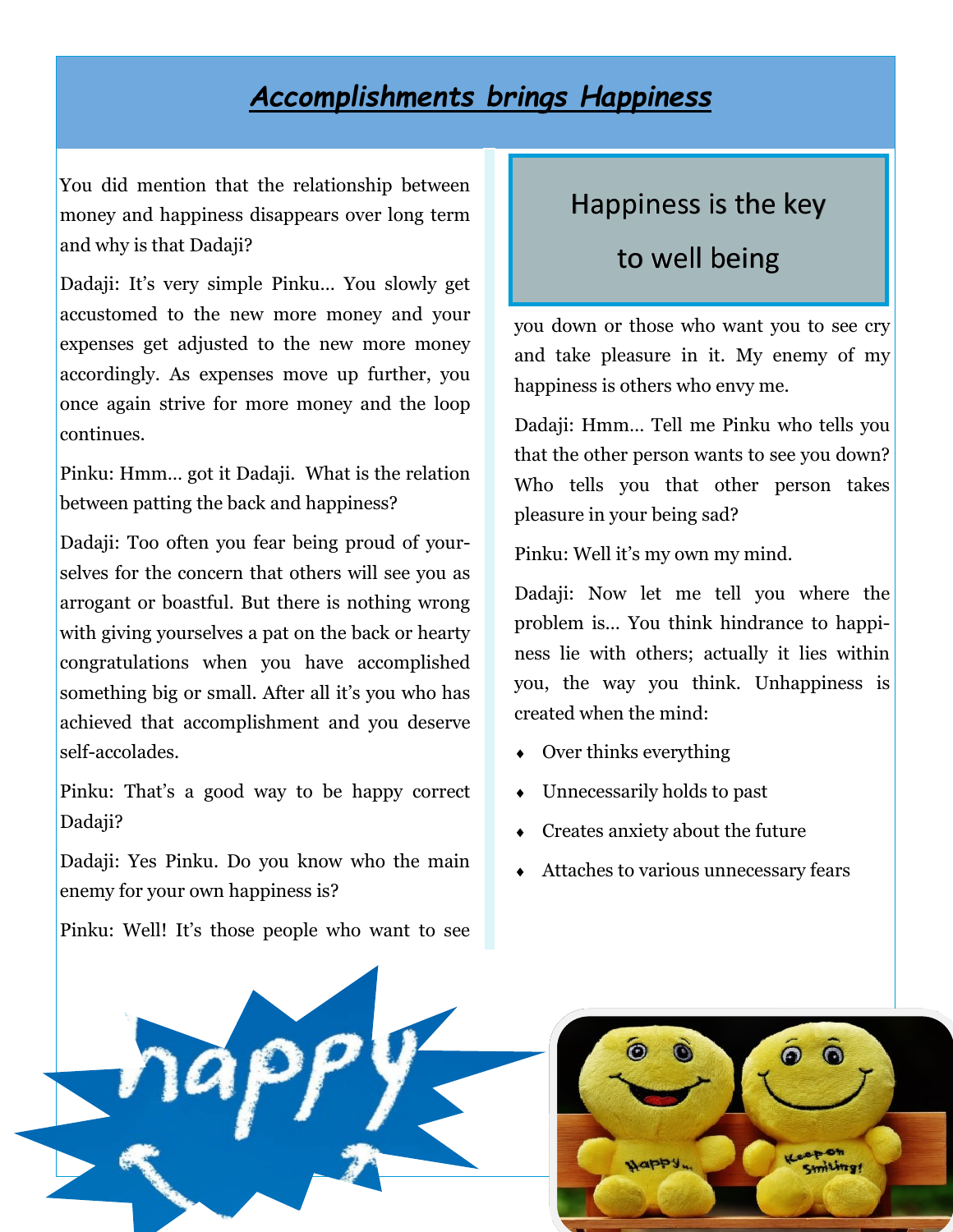### *Criticism has the power to kill happiness*

Remember Pinku an open joyous heart and a balanced mind is a key to happiness. Balancing or changing your mind is very difficult. The mind is like a many headed hydra. Often when you attempt to cut off one head two heads grow back. When you attempt to squash negative thinking the same occurs again and again.

Pinku: Then, how to bring in changes in the mind Dadaji?

Dadaji: Its' so simple you have to manage your mind, you have to manage your emotions, you have to manage your sentiments, you have to manage your beliefs and manage your opinions.

Pinku: I don't agree to this Dadaji… you are asking me to manage everything how that will bring changes in the mind Dadaji.

Dadaji: Pinku, that's exactly how brain functions. It will not readily accept whatever you want it to accept. The brain wanders and wanders and get stabilized to a point which has already been hardwired due to your up-bringing and past experiences. However, when you try to manage things in new ways the brain unlearns the hardwiring and adapt to the new learning while trying

#### Happiness is the key

to well being

#### to manage.

Pinku: On a positive note let me try the method you suggested. Let me ask you another question does criticism a hindrance to happiness?

Dadaji: Well! While criticism affects emotions, and a sense of tension sparks in your brain, however, it is not always negative if there are really any positive aspects, it will help you to improve yourself. But! Always remember, when you start self-criticizing that's the stage where you lose all your happiness. Avoid doing that.

Pinku: What is the remedy for self-criticism?

Dadaji: Where self-criticism leaves us powerless and distraught, self-compassion is at the root of empowerment, learning, and ``inner strength.



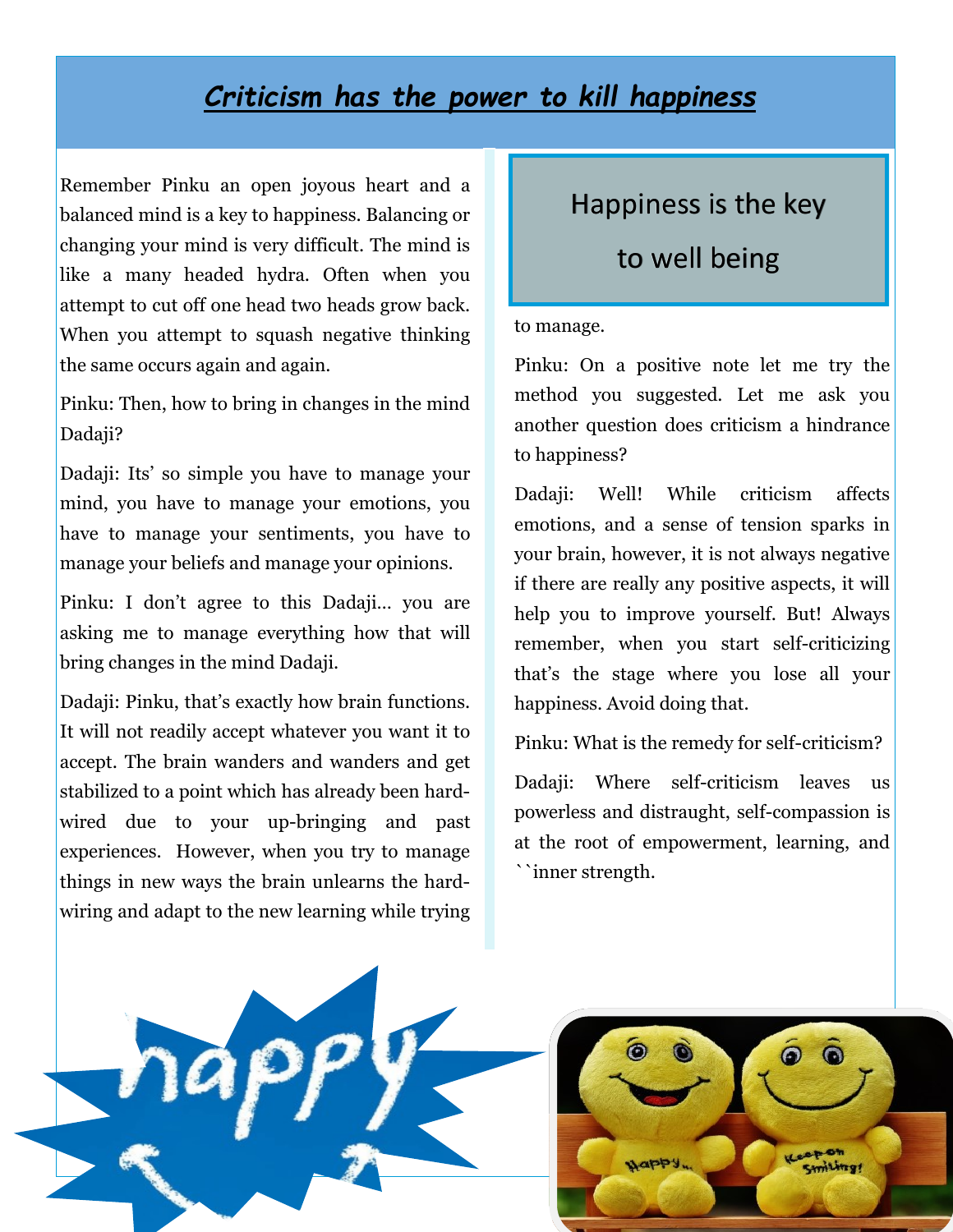#### *Healthy thoughts bring in happiness*

Self-compassion is being kind and understanding toward oneself in instances of pain or failure rather than being harshly self-critical, perceiving one's experiences to be normal as part of the larger human experience rather than seeing them as isolating, and holding painful thoughts and feelings as a process of self-awareness rather than over-identifying ourselves with them.

Pinku: That's a good way to understand… nice explanation Dadaji. I heard that researchers have developed some good techniques to affect our happiness through positive thinking. How far that is correct Dadaji?

Dadaji: Pinku, there are several advances that have happened in the field neuroscience that have revealed fascinating details about the workings of the brain. I would not go into the details as i know the least. What I know Pinku is that there is a biochemical interaction between the limbic system and the frontal lobes. The left side of the frontal lobe known as the left prefrontal cortex is more active when people feel happy. In contrast the right side of the frontal lobe the right prefrontal cortex is more active when people feel sad. Thus, by learning the

# Happiness leads to healthy behaviors

stimuli's of the left prefrontal cortex we can encourage or even train people to be happier. Similarly, by learning what calms the activity in the right prefrontal cortex we can train people to reduce sadness. We can change the way we think through repeated exposures to thinking healthy thoughts, avoidance of unhealthy thoughts, and engagement in healthy behaviors. Doing these things strengthens the left prefrontal cortex the feel good center of the brain.

Pinku: I think the gist of what you explained is more important to be happy. Lot of Indians started using Japanese and Chinese "Kanji "handmade wall scrolls for happiness what is that Dadaji?

Dadaji: Hmm. That's a good topic Pinku. Let's first understand what Kanji is all about and then I will talk about happiness Kanji.



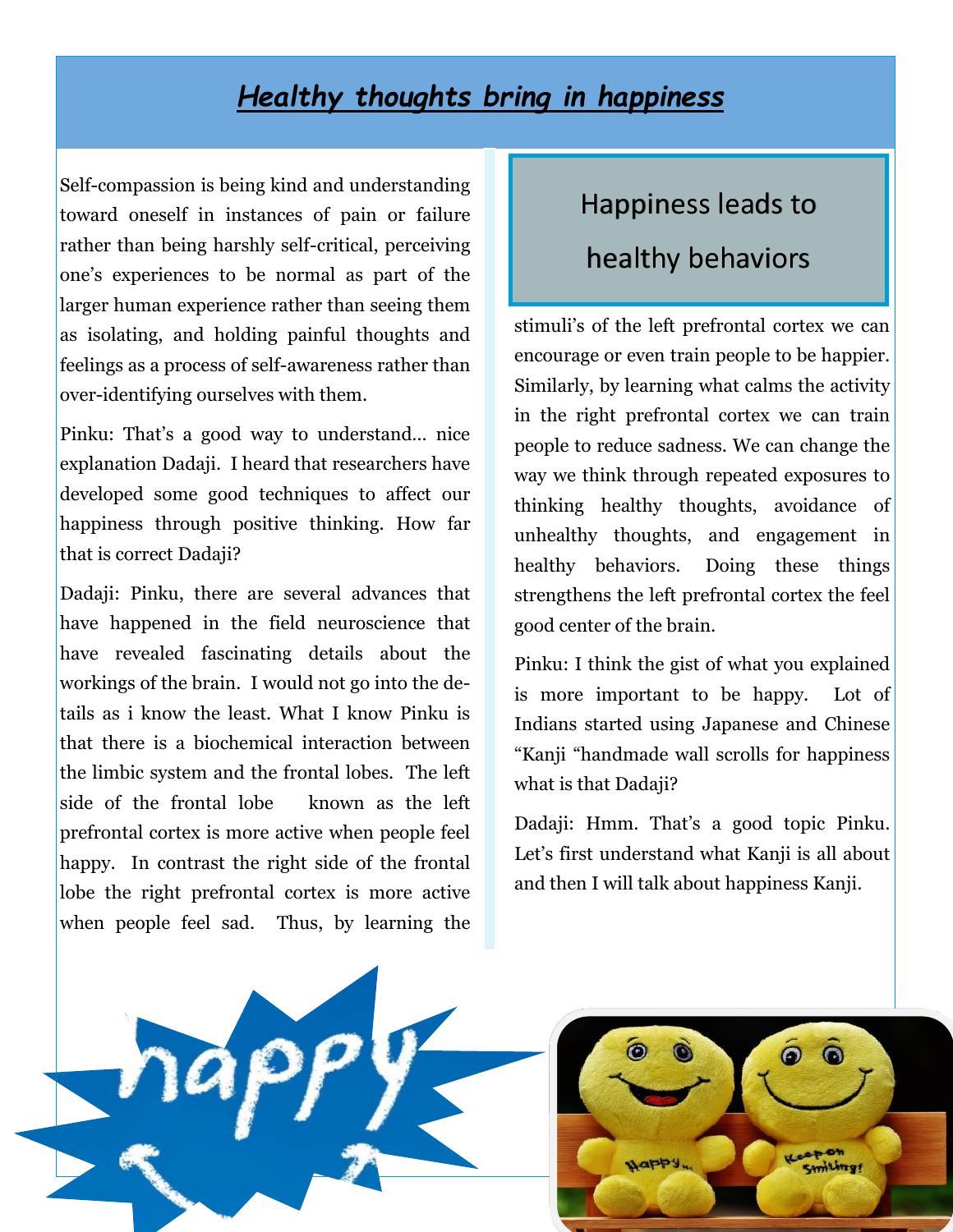#### *Comparison can destroy happiness*

Way back we're talking 2000BC or around 4000 years ago people in China needed to ask questions to the heavens. How did they ask questions? Not by shouting at the sky. Instead, they'd take turtle shells or animal bones and burn them. Now, when a turtle shell or animal bone gets burned, cracks form. From there, they'd analyze these cracks and write them down (i.e. copy them down), pulling meaning from them by comparing the cracks to real life things (i.e. if the cracks looked like something, they'd attribute some meaning to it). The above turtle-shell burnings were the base and foundation of the Chinese and Japanese writing system called Kanji. Now days the symbol 幸 which mean happiness is used as wall scrolls for good fortune or good luck.

Pinku: That was a great teaching Dadaji.

Dadaji: Thank you Pinku. Now let me tell you a secret behind kids and their happiness:

- $\Rightarrow$  A Kid smiles at everybody and everything that he finds around.
- $\Rightarrow$  There is no reason, cause, before the kid to be happy.

## Release all your burdens

#### to stay happy

- $\Rightarrow$  The Kid does not seek anything that will make him happy, he/she is happy by himself/herself.
- $\Rightarrow$  The Kid does not wait to be happy
- $\Rightarrow$  The kid does not look forward to get an appreciation, and then becomes happy.
- $\Rightarrow$  The kid just moves around so happily
- So, what you understand Pinku?

Pinku: Well said Dadaji we as adults why do we seek a reason to be happy? Why if someone else appreciates then only we are happy? I think we should change the way we think and just be happy flawlessly.

Dadaji: Good Pinku. You understood that correctly. Do you know what happiness sutra is?

Pinku: No Dadaji… I never heard such words. Dadaji: As per the happiness Sutra, every being in this world is governed by his/her own thoughts.



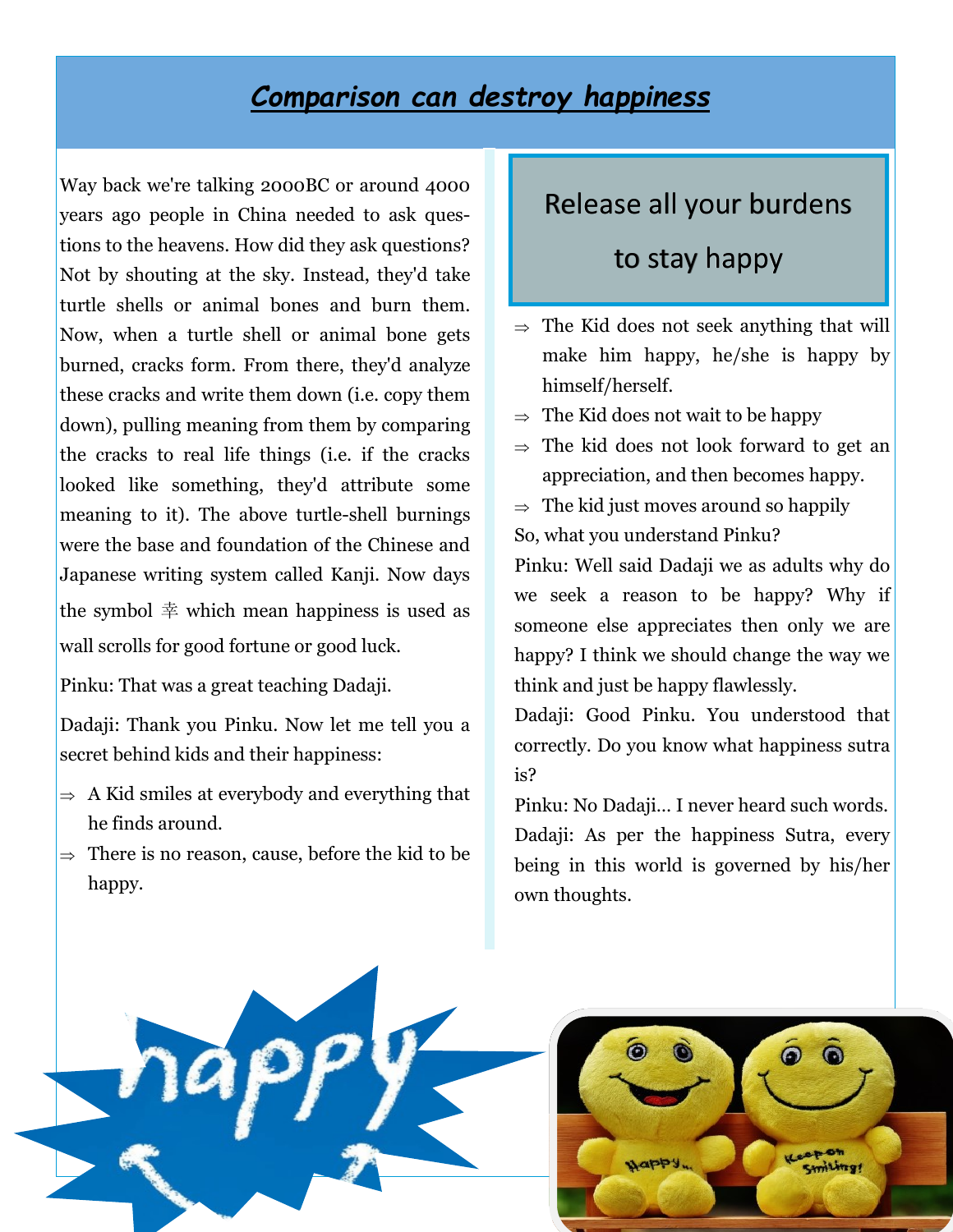## *Happiness is nothing to do with fate*

Thoughts are governed by Karma (action), the journey of Karma is what you experience, experience leads to knowledge and knowledge leads to wisdom, wisdom makes you wise and being wise you have a clarity in your thought and clarity of thought leads to happiness. The whole loop is called a sutra meaning a path for happiness.

Pinku: Great Dadaji. The path of happiness is impressive. Then what is happiness footpath Dadaji?

Dadaji: Do you know the meaning of footpath Pinku?

Pinku: Footpath is a path for people to walk along.

Dadaji: It's not all Pinku. It's a safety path where you are secure. Similarly, there is a happiness footpath.

Pinku: JJJ What are you talking Dadaji?

Dadaji: Yes! There is…this is the safest path where fear transforms into freedom, the lane is made up of persistence, the path of least resistance, the track which gives ability to generate ideas, the way to pursue your goals, the trajectory to act with all your combined strengths, the path where heart wins over mind, the way

## Spread happiness

#### to gain happiness

where we are meant to make mistakes, recognize them, and move onto become unlimited.

Pinku: Dadaji… this footpath is only possible in dreams.

Dadaji: No Pinku. It's difficult to build this happiness footpath but this is not impossible. Pinku: Please give me the simplest path to happiness Dadaji.

Dadaji: There isn't any such path Pinku. But let me explain you some of the views which mahatma's (Knowledged person) have given in different periods. Some Mahatma's give example of wind and fire to explain happiness "A wind can be both supportive as well as destructive. When the fire is small, the winds destroys it however, when the fire is large the winds support's it to spread further. Similarly, happiness is wind which if you think relates to "you" only will destroy you.